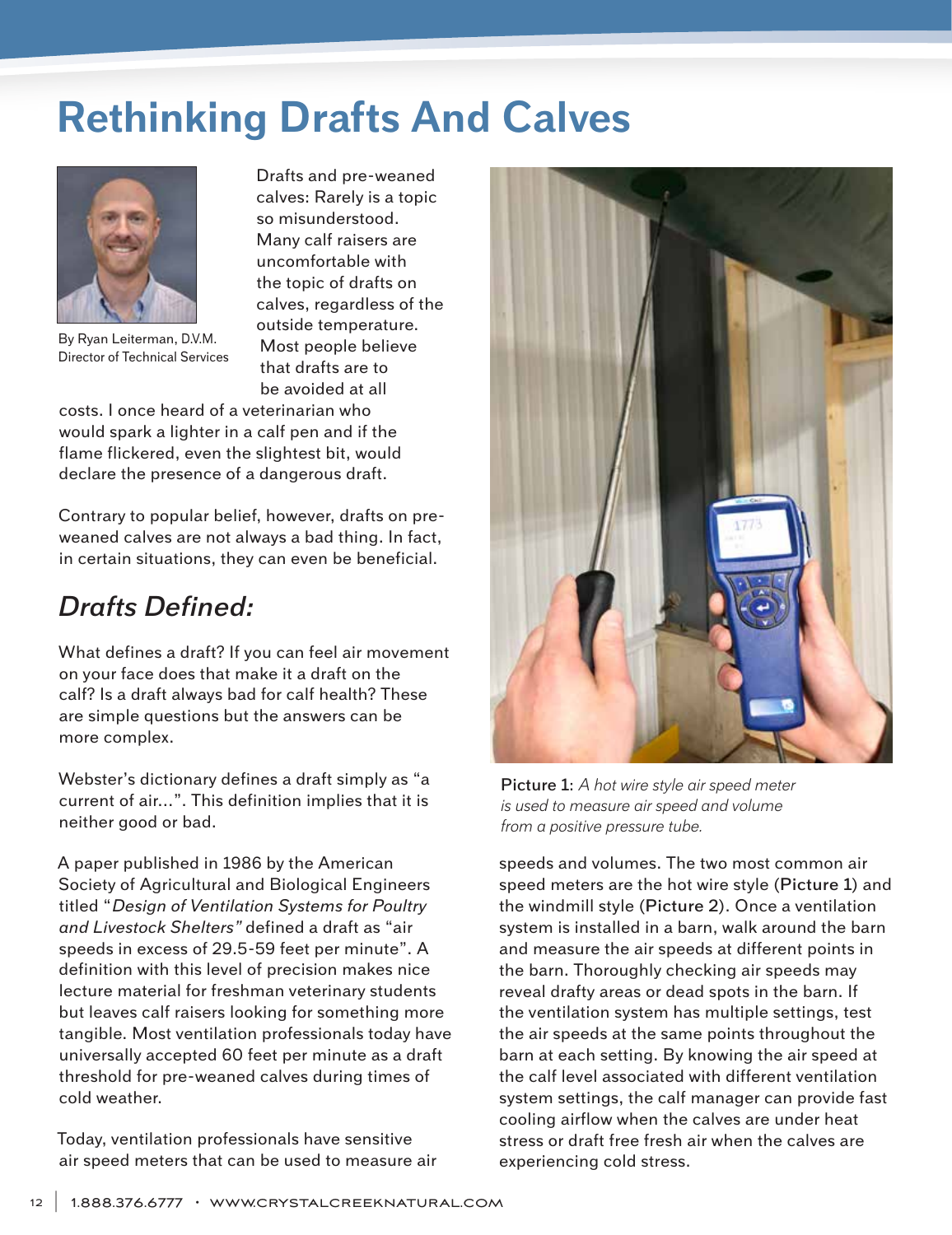

**Picture 2**: *A windmill style air speed meter is used to measure air speed.*

# *Drafts And Thermoregulation:*

Heat loss happens through three processes. They are:

- 1. Conduction
- 2. Convection
- 3. Radiation

A draft is a current of moving air that can increase heat removal rates through the convective process. If you burn your finger on a stove, you will probably blow on it. Why? Because we inherently know

that by increasing air speeds over a surface, we can cool the object faster. Moving air has the ability to strip heat off objects. This is the key to understanding drafts as they relate to calves, and all livestock for that matter. In the case of cold weather, drafts are to be avoided because they will exacerbate cold stress. But, in the case of hot weather, the convective properties of drafts can help calves stay cool.

Young calves have a thermoneutral zone (TNZ) of 50 to 78 degrees Fahrenheit (Wathes et al, 1983) where they burn no additional calories to maintain body temperature. This means that when temperatures dip below 50 degrees Fahrenheit calves begin to burn calories to stay warm and above 78 degrees Fahrenheit, they burn calories in metabolic cooling processes.

Simply put, when it is above 78 degrees Fahrenheit calves can benefit from a draft to assist in heat abatement. When it is below 50 degrees Fahrenheit calves should not be exposed to air speeds greater than 60 feet per minute in order to prevent excess convective heat loss. There is a grey area about how to ventilate for temperatures between 50- and 78-degrees Fahrenheit. Science has yet to pin down an ideal air speed vs ambient temperature relationship. Until that day comes, calf raisers are left to use their experience to guide their decision-making process.

### *Additional Benefits Of Properly Managed Drafts:*

During hot summer weather, drafts on calves can have benefits beyond heat abatement. Some calf raisers have reported a 50 percent reduction in bedding during summer months when using a high-speed (drafty) ventilation system because the fast air helps keep the bedding dry for longer periods of time.

Fly pressure can also be reduced with drafty ventilation systems in the summer. Flies do not like to be in a draft. Experience has shown that if calves can reside in a stream of air that is moving

(Continued on Page 14)